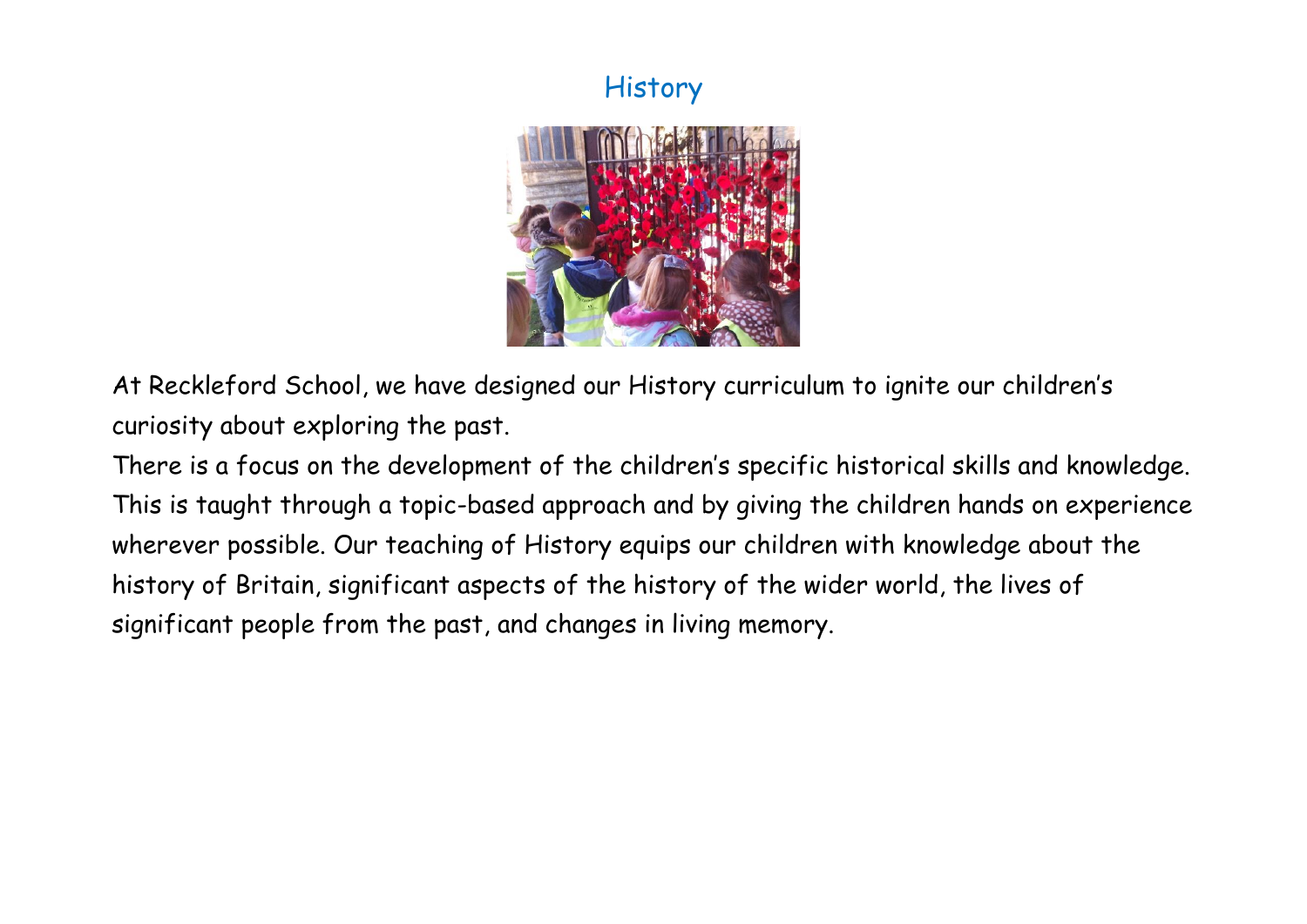## Please find here the key skills taught in History.

History Knowledge and Skills Progression Reckleford School 2020

|        | ELG-Understanding the World-People and Communities<br>I can talk about past and present events in my own life and in the<br>lives of my family.                                                                                |                                                                                                                                                                                                                                                                    |
|--------|--------------------------------------------------------------------------------------------------------------------------------------------------------------------------------------------------------------------------------|--------------------------------------------------------------------------------------------------------------------------------------------------------------------------------------------------------------------------------------------------------------------|
|        |                                                                                                                                                                                                                                |                                                                                                                                                                                                                                                                    |
| Aspect | Year 1                                                                                                                                                                                                                         | Year 2                                                                                                                                                                                                                                                             |
| Time   | • I understand the concept<br>of past, present and<br>future.<br>• I can use simple<br>vocabulary to describe<br>the passing of time, e.g.<br>long ago, now, then, etc.<br>• I can place key events<br>onto a simple timeline. | • I know that the further we go<br>back in time the more<br>different life was.<br>• I can locate more complex<br>time periods and place them on<br>a timeline.<br>I know the significance of<br>$\bullet$<br>local/national/global events<br>beyond living memory |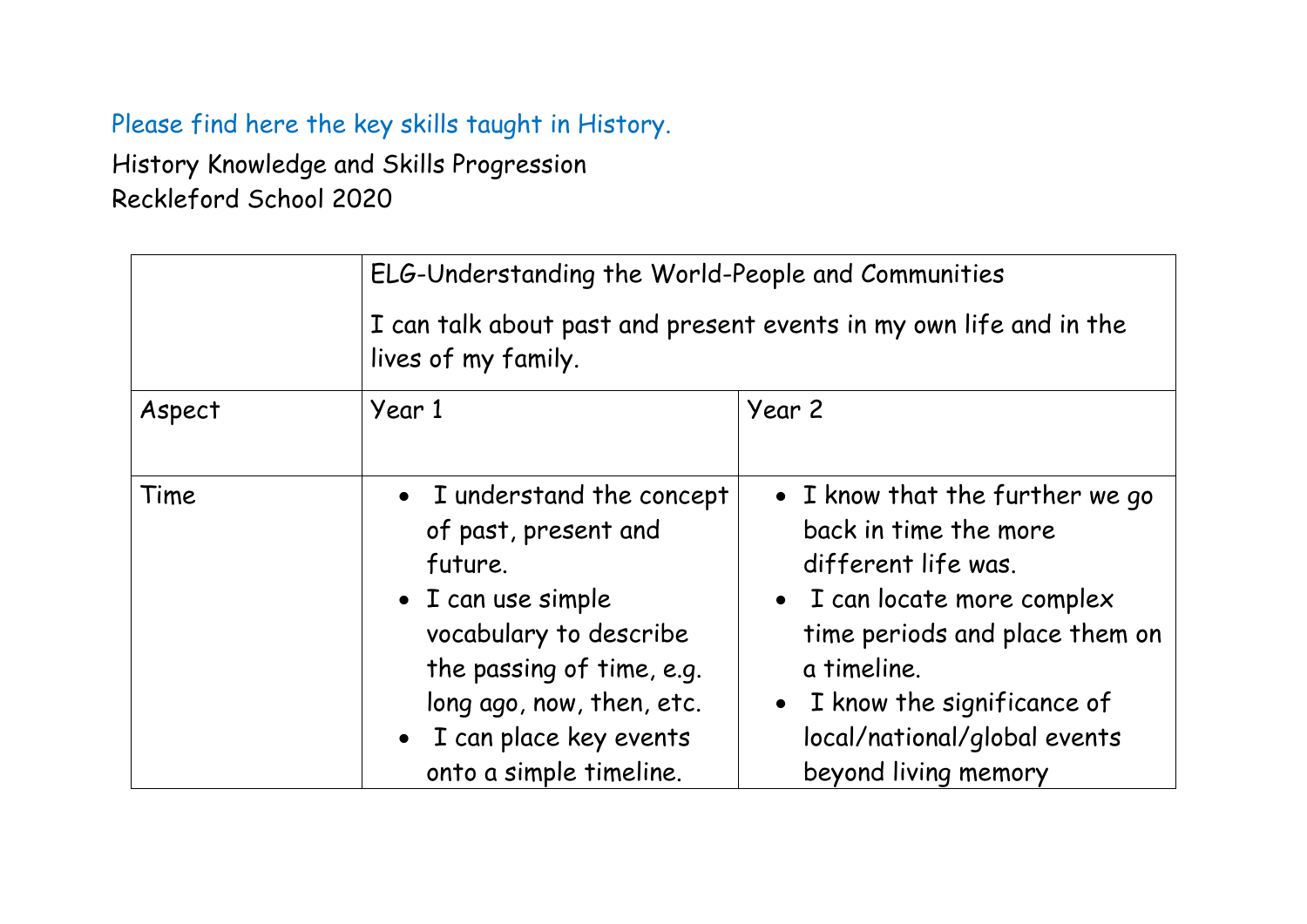| Everyday<br>Life       | • I can compare and<br>understand key<br>differences between<br>their everyday life and<br>that of my grandparents.<br>· I can look at old<br>photographs of everyday<br>life and describe what is<br>different. | I can look at a theme and<br>$\bullet$<br>compare it with today.<br>I can describe and understand<br>the key aspects of everyday<br>life.                                                                                                                                                                 |
|------------------------|------------------------------------------------------------------------------------------------------------------------------------------------------------------------------------------------------------------|-----------------------------------------------------------------------------------------------------------------------------------------------------------------------------------------------------------------------------------------------------------------------------------------------------------|
| Sources of<br>evidence | • I know that photographs<br>and people's memories can<br>help us learn about the<br>past.<br>• I can explain how specific<br>artefacts help us to learn<br>about the past                                       | • I can ask and answer questions<br>about the past.<br>I can recognise the importance<br>$\bullet$<br>of real sources and evidence to<br>help us to understand events in<br>the past.<br>I can visit a historical building<br>and know that there are limits<br>to<br>what we can know about the<br>past. |
| Historical Change      | • I can describe the life of<br>a person in history.                                                                                                                                                             | I know the importance of<br>significant local/national/global                                                                                                                                                                                                                                             |
|                        |                                                                                                                                                                                                                  |                                                                                                                                                                                                                                                                                                           |